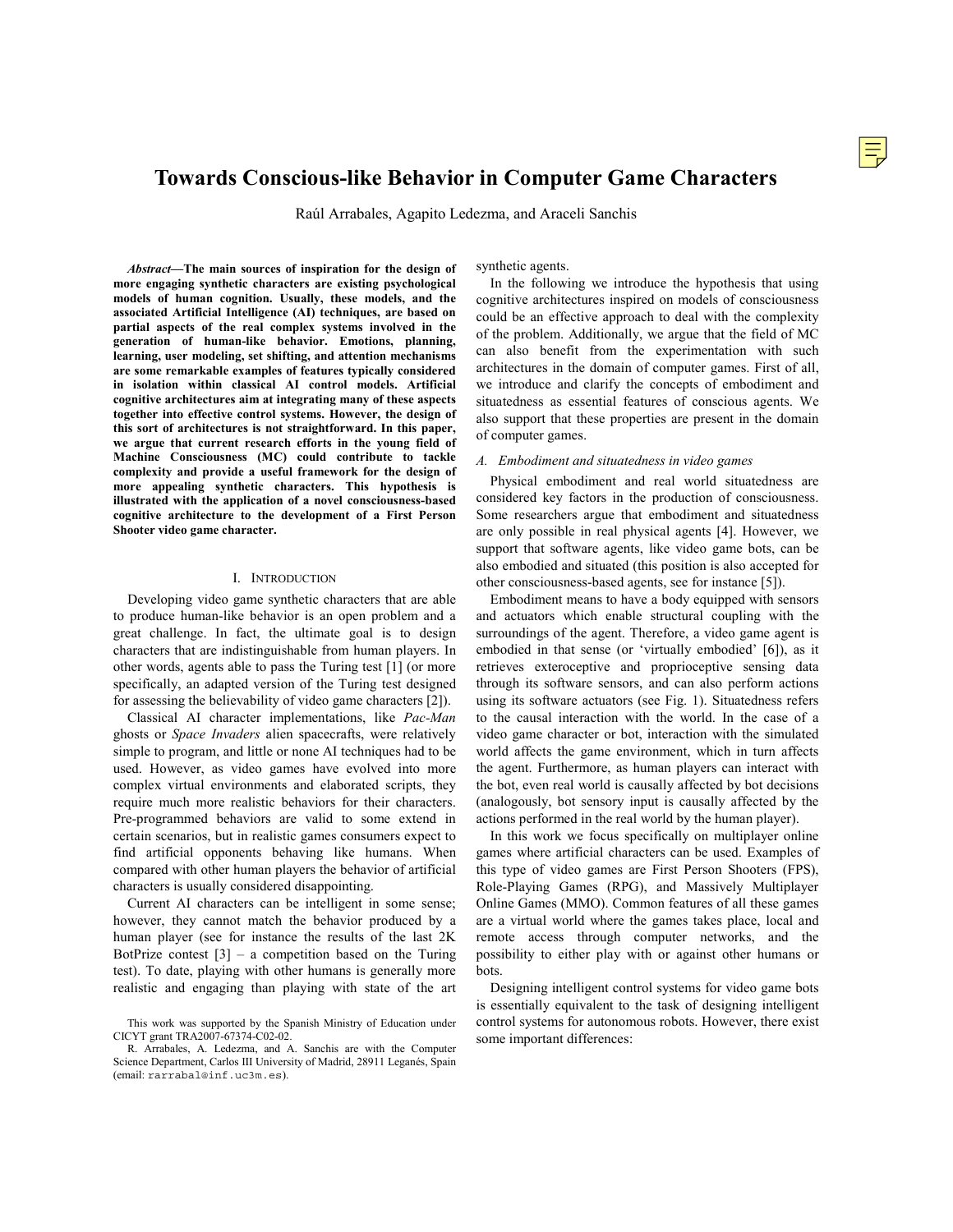- Robots, unlike bots, possess a physical body.
- Robots, unlike bots, interact directly with the physical world.
- Robots, unlike bots, usually have to deal with more noise and uncertainty.

 We see these features as benefits rather than problems for the application of consciousness-based control architectures. In fact, the characteristics of computer games and other virtual environments are ideal for focusing on high level control, avoiding the usual problems of physical machinery. Examples of this approach in the field of Artificial General Intelligence (AGI) are [6, 7].

# *B. Cognitive architectures and video games*

We believe that one of the main reasons why current AI bots are not able to perform as humans is because their control systems do not possess sufficient 'cognitive power'. That is to say, they are not able to integrate the whole set of cognitive skills that are usually identified in healthy human adults (see [8] for a comprehensive list of cognitive skills and a discussion about how could they be considered as functional advantages selected by evolution).

In general, what is missing is an effective combination of cognitive capabilities like attention, learning, depiction [9], set shifting, Theory of Mind (ToM, or the ability to attribute mental states to others [10]), planning, feelings (in the sense of higher order representations of emotions [11]), etc. While limited computational models of these skills could be individually implemented using existing AI techniques, the integration of all these functional components calls for the design of a flexible cognitive architecture. Before going into more detail about cognitive architectures, it is important to analyze what is the typical software architecture in video game bots and where exactly the cognitive skills mentioned above should be located.

Most of the implementations of AI bots are based on different techniques like finite state machines, fuzzy logic, artificial neural networks, decision trees, evolutionary algorithms, Bayesian programming, etc. Also, software architectures are used as a means to integrate several major components: character animation, low-level movement, teamwork coordination, combat skills, and action selection  $[12]$ .

In this work, we focus on the high level control of bots, setting aside the aspects related with low-level control issues.

Examples of the latter are character's body animation, inverse kinematics, and execution of basic actions (like jumping or firing).

Usually, a higher layer, where the goals of the bot are defined, is implemented on top of other control subsystems, producing the final behavior of the bot (see Fig. 1). The generic higher control layer represents the top level of control. Is in this *Behavior Controller* where the final behavior of the bot is determined. While the *Movement Module* determines how the bot can move effectively from



Fig. 1. Video game bot generic control architecture. The higher level of control (Behavior Controller) can enclose a subsumed cognitive control architecture that takes the processed sensory data as input and continuously generates a selection of basic behaviors.

one point to another, the Behavior Controller is in charge of deciding where to move. As a general rule, higher levels send abstract commands to lower levels, which are responsible for the concrete sequence of actions.

As bots are designed to achieve mission specific goals, a repertory of preprogrammed behaviors can be defined (see *Basic Behaviors* module in Fig. 1). In this case, it is the responsibility of higher control levels (the Behavior Controller in this case) to decide what basic behavior to activate at any given time. A number of approaches have been proposed about the design of Behavior Controllers. When bio-inspired approaches are adopted, this higher control layer is usually referred to as the cognitive control layer.

In the context of this work, when we refer to the cognitive architecture that controls the bot, we mean a system embedded in the general control architecture acting as Behavior Controller. Therefore, two levels of architectures can be distinguished: the general bot control architecture (as sketched in Fig. 1), and the cognitive control architecture (the main topic of the remainder of this paper), which is enclosed in the higher layer of the former.

State of the art multiplayer video games provide a rich environment where both humans and artificial bots can interact. In addition, unlike real world tasks using physical agents, video games provide an environment where physical sensorimotor noise and uncertainty do not represent an extra challenge. Consequently, these games have become a suitable and convenient platform for the research in artificial cognitive systems. Although the issue of reproducing human-like behavior in synthetic characters has been approached by many authors (see [13] for instance), most of the research efforts neglect consciousness as a possible source of inspiration for new developments. Nevertheless, complex cognitive architectures like Soar [14] have been integrated in video game bots control systems [15].

We believe the reason why consciousness has been largely ignored is the poor understanding of this phenomenon within the field of classical AI (in contrast to Strong AI or Artificial General Intelligence). The growing interest in the scientific study of consciousness during the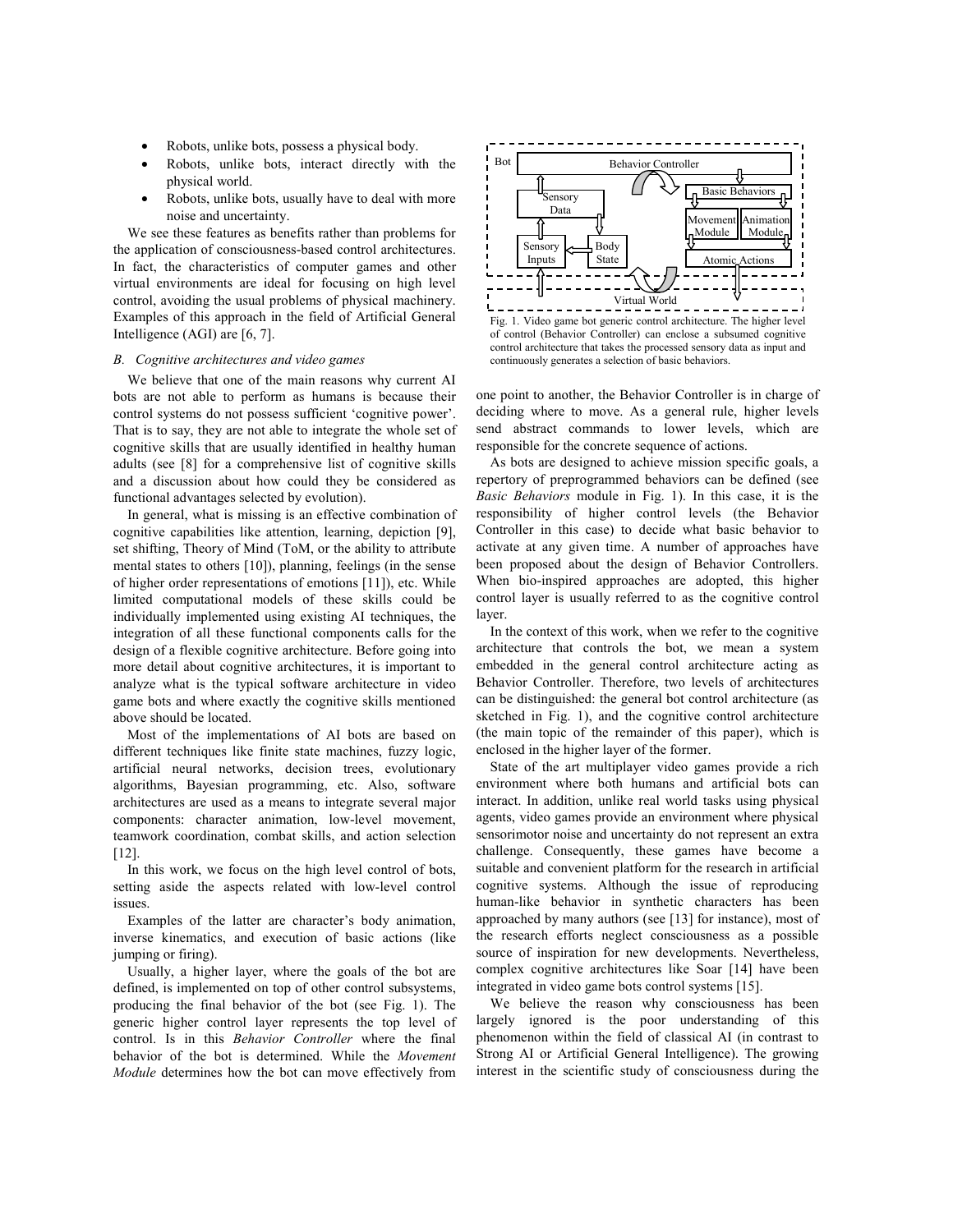last two decades has motivated new research lines in artificial cognitive systems. Specifically, the emergence of the MC (or equally Artificial Consciousness) research community and associated computational models and implementations (see [16-18] for instance) calls for the application of these new models to the domain of computer games.

# *C. Machine Consciousness*

MC is a young and multidisciplinary field of research concerned with the replication of consciousness in machines. This is indeed a vast area of research, where different subareas can be identified: design of machines showing conscious-like behaviors, implementation of cognitive capabilities associated with consciousness, design of humanconsciousness inspired architectures, and creation of phenomenally conscious machines [19]. In this work we will focus on the first subarea: reproducing conscious-like behaviors. Delimiting the specific scope of this research line needs some clarification about the other related subareas.

The phenomenal aspect of consciousness  $-$  the subjective conscious experience, or the 'what is it like' to be conscious  $[20]$  – is the most controversial issue in consciousness studies. In order to avoid this dimension of consciousness for the moment, it is useful to conceptually distinguish between two main aspects or dimensions of consciousness: phenomenal consciousness (P-Consciousness) and access consciousness (A-Consciousness) [21]. While P-Consciousness refers to subjective experience and qualia [22], A-Consciousness refers to the accessibility of mental contents for reasoning, volition, and verbal report. Whether or not P-Consciousness plays a functional role in humans is a controversial issue (and could be thoughtfully discussed elsewhere, see for instance [23-25] for different arguments about this issue). Nevertheless, in the context of this work we will focus exclusively on A-Consciousness, i.e. wellknown functional features of consciousness and how they can be integrated in a cognitive architecture.

Observing how the human brain works from a computational perspective, we could identify a huge number of neuronal parallel processes which are not accessible to our conscious mind. Only a small selection of contents gain access to a unique sequential thread that we identify as the 'conscious thread of mind'. Determining how this access can be effectively managed and relevant content selected is one of the most important requirements in the design of consciousness-based cognitive architectures.

Main theories of consciousness attempt to provide an explanation for the mechanisms involved in the access to conscious contents. In order to explore the application of these mechanisms to artificial agents we have developed a cognitive architecture called CERA-CRANIUM [26, 27]. Current implementation of CERA-CRANIUM is based on the Global Workspace Theory (GWT) [28] and the Multiple Draft Model (MDM) [29].

In the remainder of this paper, we introduce the proposed computational model of consciousness (section II). Then, we describe a novel consciousness-based cognitive architecture (section III). Specifically, the hypothesis of creating conscious-like behavior in synthetic characters is discussed in detail, and illustrated with the application of the CERA-CRANIUM architecture to the development of a bot for the FPS game Unreal Tournament 2004 (UT2004) [30] (section IV). Finally, some conclusions are discussed and future research work is outlined (section V).

# II. A COMPUTATIONAL MODEL OF CONSCIOUSNESS

A review of the main scientific theories of consciousness is out the scope of this paper (see [31] for such a review). As mentioned above, the proposed architecture is mainly based on the GWT and MDM. These theories provide rather metaphorical than technical descriptions of the main conscious processes in humans. Therefore, different computational models could be inspired by their principles. CERA-CRANIUM is one example; see [32, 33] for other AC implementations also based on the GWT but oriented to other problem domains.

According to the GWT [28], a large number of unconscious specialized processors provide data to a global workspace in which coherent information patterns are selected. Baars describes this workspace as a 'theater', where the spotlight represents the focus of conscious attention. In this model, all possible conscious contents are located in the scene (or working memory). The information obtained under the spotlight is distributed globally throughout the theater to all processors ('audience'). This is the mechanism by which conscious experience activates unconscious contexts. Behind scenes, contextual processors shape the events taking place in the spotlight and help to interpret future conscious events. Recent evidence obtained using brain imaging techniques seems to support that real neuronal processes associated with consciousness follow similar mechanisms [34].

The MDM provides a somewhat comparable metaphor [29]. Dennett describes an editorial review process, where coalitions of unconscious processors represent content drafts. These drafts evolve thanks to reiterative edition and review until a final version wins the competition and is 'published' as the official version, i.e. as the conscious content of the mind. Like in a newsroom, the information is continuously being rewritten and edited, modifying existing drafts to adapt them to the new data currently being acquired. The subject is not aware of any of these processes; he or she has access exclusively to a sequential, and already interpreted, version of what is happening ('the *movie* being projected inside your head' [35]). Most of the interim draft versions are deleted and only the winning narrative flow is fixed in memory. Additionally, contents in memory are also subject of constant revision.

These two views of consciousness have a common denominator that can be taken as a design guideline for a partial computational model of consciousness. Cognitive theories like the two described above, amongst others, share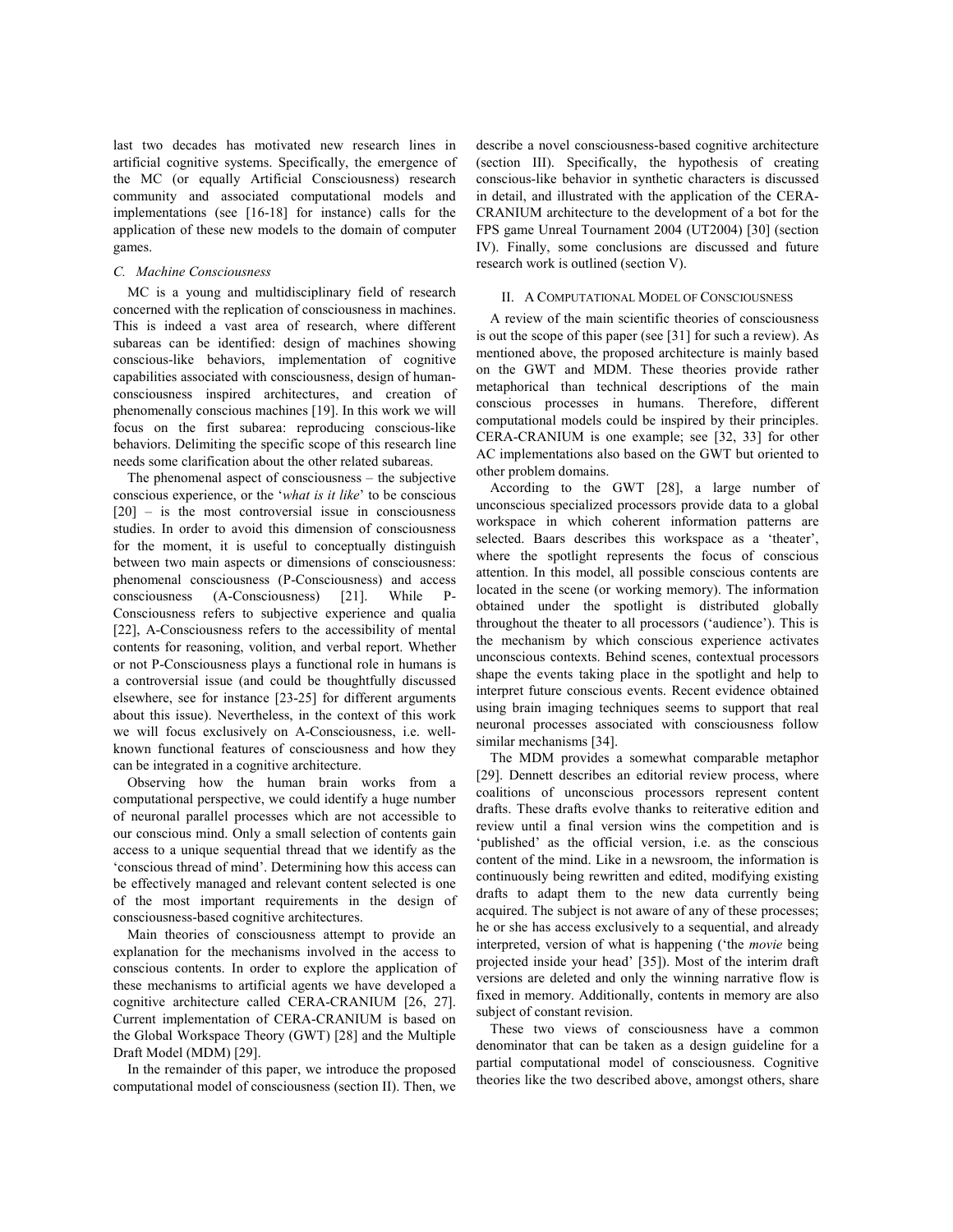the assumption that unity of self has its roots in non-unitary mechanisms. Specifically, it is argued that conscious contents emerge as a result of competition and collaboration between specialized processors (see for instance Minsky's society of mind [36] for another example along the lines of the two mentioned above).

Following the principle of competition and collaboration between specialized processors, Fig. 2 illustrates the basics of the framework that we have used to implement a computational model of A-Consciousness. Essentially, we have adopted the concept of blackboard [37], adapting and integrating the system into a control architecture able to support higher level cognitive functions associated with consciousness.

This generic computational model provides the underlying mechanisms for developing flexible perception processes as sensory data can be combined depending on active contexts. Our proposal of integration of this global workspace mechanism with a layered control architecture is described in the next section.

#### III. CERA-CRANIUM ARCHITECTURE

 The CERA-CRANIUM cognitive architecture was originally designed as a test bed for computational models of consciousness and attention applied to robotics [26, 27]. Nevertheless, the original design was also intended to be easily adapted to different autonomous agent scenarios, including multiplayer games. In order to explore the application of MC models into the domain of video games we have developed an adapted version of the architecture which is able to control bots in the game Unreal Tournament 2004 by Epic Games, Inc. [30].

CERA-CRANIUM is implemented using two main software components: CERA is a control architecture structured in layers, and CRANIUM is a tool for the creation



Fig. 2. Computational model of A-Consciousness. Interim coalitions of specialized processors compete for access to the focus of conscious attention. The application of contexts modulates the activation of processors, thus shaping the contents being formed in the working memory.

and management of high amounts of parallel processes in shared workspaces. CERA uses the services provided by CRANIUM for generating highly dynamic and adaptable perception processes orchestrated by a cognitive model of consciousness.

## *A. CERA*

CERA is structured in three main layers and a software interface for sensors and actuators (see Fig. 3). CERA physical layer manages low-level representations of agent's sensors and actuators. Additionally, the physical layer performs sensory data preparation and preprocessing when required. Contextualization parameters like relative positions and timestamps are also calculated in the physical layer. CERA mission-specific layer produces elaborated sensorimotor content related to agent's missions. This process generally involves combining physical layer single contents into multimodal complex contents. Finally, the CERA core layer, the highest control level, implements a configurable cognitive model of consciousness based on a set of modules that perform cognitive functions.

The CERA sensory-motor services layer is an additional agent-dependent software interface which provides access to sensors and actuators.

# *B. CRANIUM*

CRANIUM is a software component which provides services for the execution of thousands of asynchronous but coordinated concurrent processes. This software module is based on the Concurrency and Coordination Runtime (CCR) for the management of asynchronous input-output flow between processes [38]. Distributed execution across multiple computers is also possible thanks to the use of the Decentralized Software Services (DSS) library [39].

The CRANIUM Workspace is the system that provides a shared environment for execution (working memory). These workspaces can be seen as implementations of *pandemoniums* [29], where *demons* compete with each other for activation. Each of this specialized processor or demon is designed to perform a specific function taking specific types of data as input. CRANIUM also provides a mechanism to update the activation level of the processors. This value is usually calculated using contexts (see below), and as a heuristic measure of how much the output of a processor can contribute to the global solution.

#### *C. CERA-CRANIUM perception flow*

The mechanism for creating dynamic coalition of processors as explained in the former section (Fig. 2) is implemented in CERA-CRANIUM using the concepts of *single percepts*, *complex percepts*, and *mission percepts* [27]. Rather than having the processors themselves to be associated together, the architecture is based on the reiterated and incremental composition of sensory contents.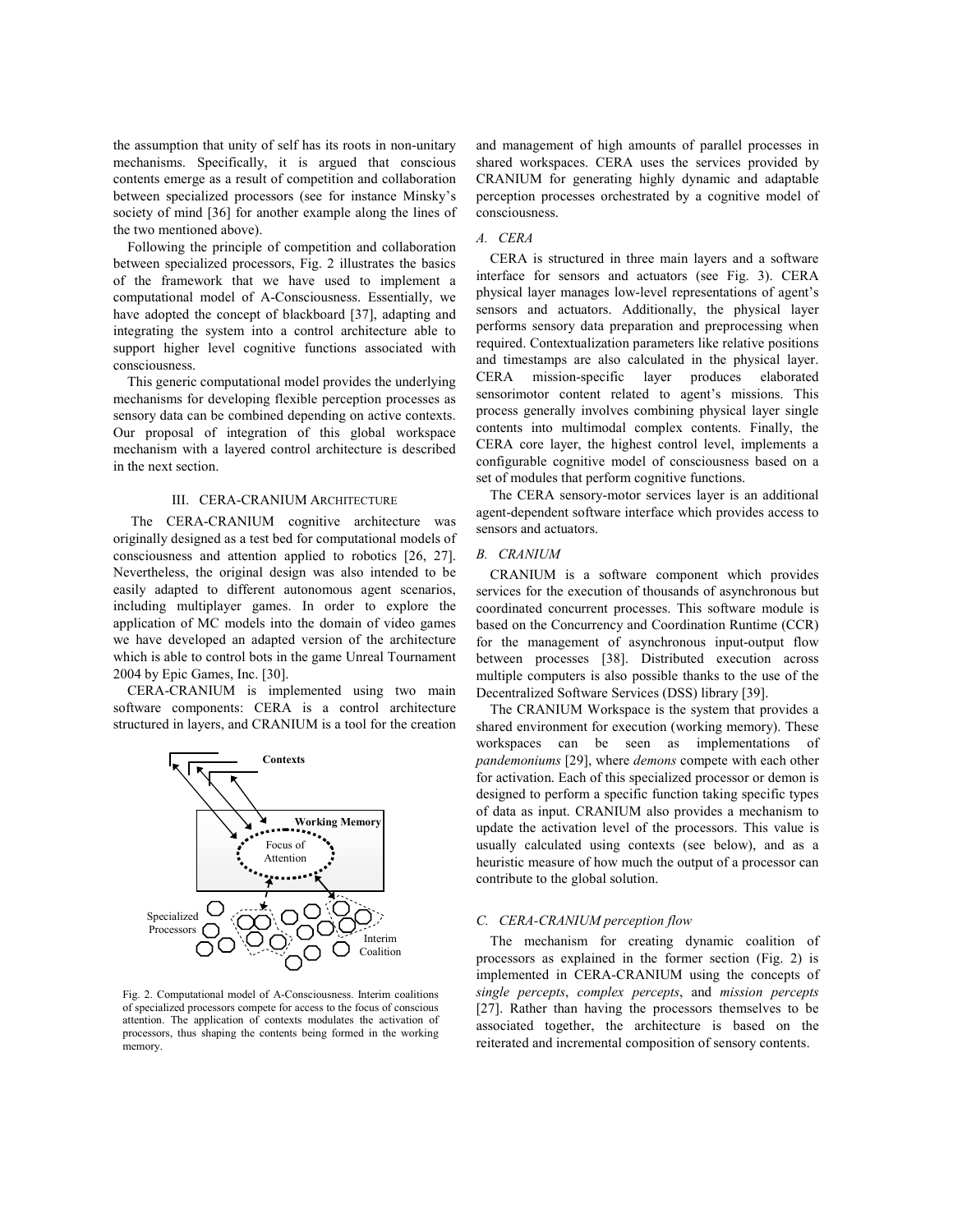

Fig. 3. CERA Cognitive Architecture. The layered design involves a subsumption relation: higher layers process more abstract content than lower layers. Sensor and motor services are enclosed in the socalled sensoy-motor services layer, which is agent dependent.

Single percepts are the simplest form of perceptual content. They are generated in the physical layer using sensor preprocessors that combine sensory data retrieved from the sensory-motor services layer (see Fig. 3) with additional contextual information. Basic contextual information present in all single percepts includes relative (or subjective) location of the source of the sensory data and specific time of data acquisition. Generally, all single percepts are monomodal.

As soon as single percepts are created they are submitted to a CRANIUM workspace in the CERA physical layer where they become globally available for all existing specialized processors (see Fig. 4). The processors in the physical layer are able to combine related single percepts to form multimodal complex percepts, which are in turn submitted again to the same workspace (some processors are able to use not only single percepts but also complex percepts to build new more elaborated complex percepts).

Complex percepts are also sent to a second CRANIUM workspace located in the CERA mission-specific layer, where an analogous process takes place. In this case, mission-specific processors receive complex percepts as input and generate mission percepts.

While single and complex percepts are representations tightly grounded but loosely meaningful in terms of the problem-domain description level, mission percepts contain high-level representations directly related to the goals of the agent. In other words, they can be used as significant contents for explicit reasoning (see next section for examples of this in the domain of FPS video games).

Although mission percepts could have been generated directly using just one workspace, CERA layered design calls for the decoupling of physical related and domainspecific representations. This approach permits us to change the physical layer according to the particular needs of the agent being controlled, without affecting the code of the mission-specific layer. Analogously, different missionspecific layers can be used with the same physical layer, i.e. same agent.

#### *D. Workspace modulation*

As explained above, workspaces allocated in CERA physical and mission-specific layers play the role of working



Fig. 4. CERA physical layer workspace. Percept aggregators are special cases of specialized processors that are able to build new complex percepts using other complex percepts and/or single percepts as input. See [27] for a description of other types of processors.

memory. However, they are not intended to be passive temporal storing mechanisms, but active modulators of the production of higher level representations (complex and mission percepts). As depicted in Fig. 2, the focus of attention should be selected in terms of most active processors. In the case of CERA-CRANIUM, this means that a contextual bias has to be induced in the system in order to determine the level of activation of each processor, hence determining the specific content that is generated in the form of percepts.

One of the main tasks of the CERA core layer is to generate the modulation signal that affects the workspaces in physical and mission-specific layers. This bias-inducing mechanism closes the highest level feedback loop existing between the CERA core layer and the rest of the architecture (see Fig. 5). The core layer input (highest level perception) is shaped by its own output (workspace modulation signal).

 Context commands are the most important type of workspace modulation commands. These context commands are able to specify monomodal and multimodal contexts (see [27, 40] for details). For example, a context command might refer to a particular relative location, thus causing percepts originated closer to that location to be more likely selected in the workspaces. This also means that any decision making performed in the core layer will be based mainly on information obtained from these percepts.

One of the main tasks of the CERA core layer is to continuously calculate a contextual region of interest within the perceived sensory space. The input for this process is the set of mission percepts received from the lower layer. These percepts represent the explicit (or functionally 'conscious') content of the agent. From the point of view of MDM, the core layer selects the winning version to be 'published'.

CERA layered design decouples higher cognitive abilities from domain-specific perception. For that reason cognitive skills like attention and set shifting are actually implemented in the core layer. Other cognitive abilities, like several forms of learning and ToM, are currently under development.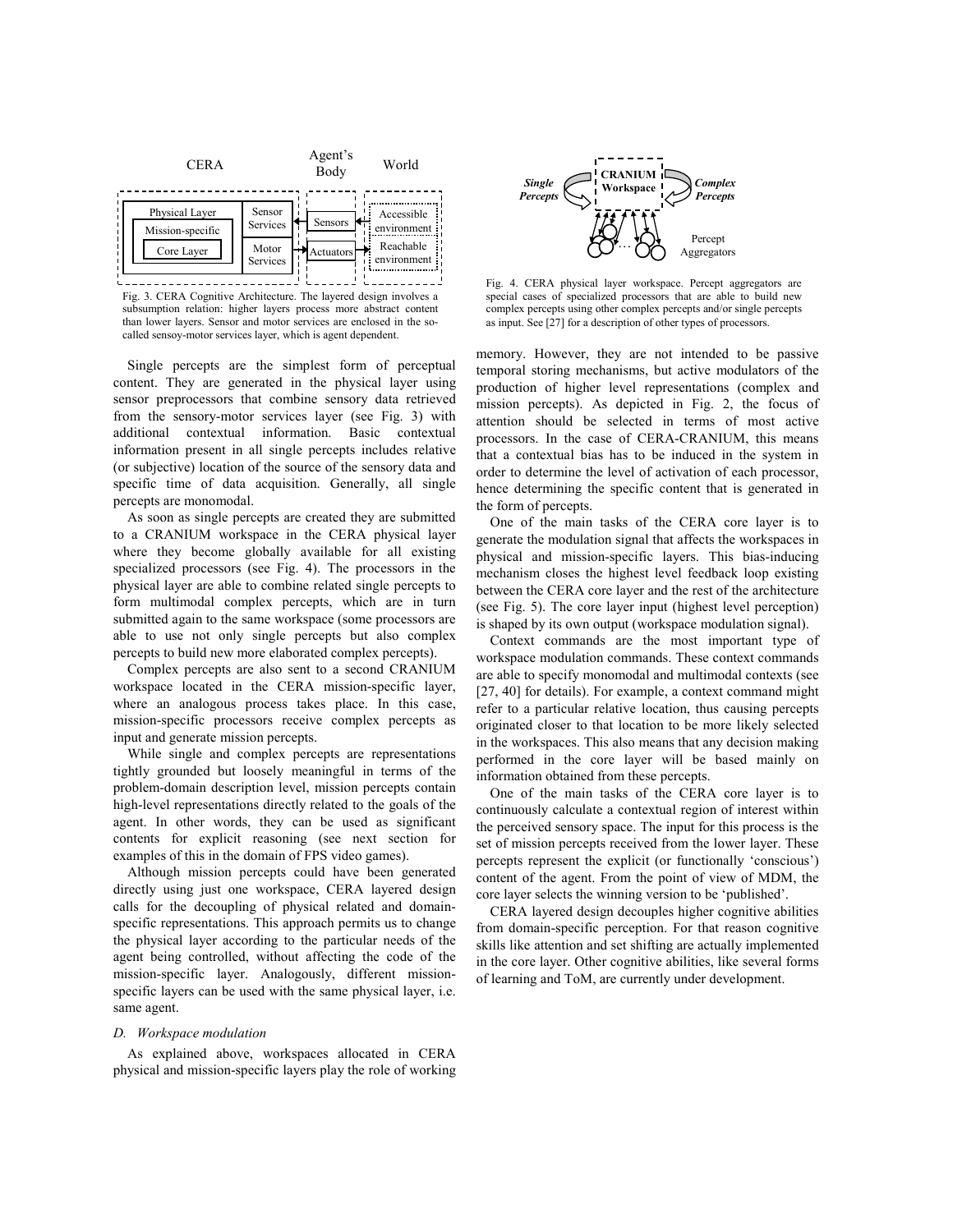

Fig. 5. Workspace modulation mechanism. The level of activation of specialized processors and the generated percepts is updated based on modulation commands sent from the core layer. Activation values determine which percepts are generated, which in turn affects the modulation commands triggered by the core layer.

## IV. TOWARDS CONSCIOUS-LIKE UT2004 BOTS

We have developed an adapted version of the CERA-CRANIUM cognitive architecture with the aim to explore the application of MC implementations to the domain of multiplayer video games. We have used GameBots [41] and the Pogamut 2 platform [42] to interface with the UT2004 game server (as CERA-CRANIUM is implemented in .NET Framework and Pogamut 2 is written in the JAVA programming language, we have used IKVM [43] to generate a fully working .NET version of the Pogamut 2 Core library). Fig. 6 depicts the experimentation environment in which the tests have been performed.

The game server is configured to host a deathmatch game in which two or more bots can compete against each other. The goal of the deathmatch play mode is to kill as many other players as possible during the game.

## *A. CERA-CRANIUM Instantiation for UT2004*

The following components had to be adapted / developed in order to build a working version of our cognitive architecture in the experimentation environment described above (all these components are enclosed within the CERA-CRANIUM box drawn in Fig. 6):

- CERA sensory-motor services layer.
- CERA physical layer specialized processors.
- CERA mission-specific layer specialized processors.
- CERA core layer goals and model state.

As we have decided to use the agent representation provided by Pogamut 2, a complete new version of the CERA sensory-motor services layer had to be written in order to deal with available sensory and motor primitives (see Fig. 3). This permits us to seamlessly connect Pogamut's high level primitives with the CERA physical layer. In other words, using the CERA-CRANIUM nomenclature, some Pogamut primitives are translated into CERA physical layer sensor readings, which in turn are used to generate single percepts. The sensory-motor services layer also manages the gap between Pogamut and CERA-CRANIUM semantics. For instance, some Pogamut sensor primitives are periodically invoked in order to query agent's



Fig. 6. Experimentation environment. The architecture sketched out corresponds to one CERA-CRANIUM controlled bot, one human spectator, and one human player. All depicted components can be distributed and interconnected through a computer network. The UT2004 server hosts the game and a number of clients can join the game. The clients used for participating or watching the game are copies of the UT2003 commercial game. Additionally, a small user interface (CERA UT2004 viewer) can be used to inspect some variables of the running cognitive architecture. Note that CERA-CRANIUM plays the role of the Behavior Controller described in Fig.1

state, and only significant changes result in the generation of the corresponding CERA physical sensor readings. Notifications, like player death messages obtained from Pogamut listeners, are also converted into single percepts.

Once the sensor readings are sent to the physical layer, sensor preprocessors are the modules in charge of combining sensor readings with timestamps and relative location vectors in order to build single percepts. Timestamps are calculated based on CERA internal timer and relative locations are estimated using the so-called *J-indexes*. A *J-Index* is a representation based on geometrical vectors which contains data about the shape and position of a certain sensory stimulus [27]. A three-dimensional space has been considered in the current implementation of the CERA-CRANIUM bot (location parameters from Pogamut primitives are also propagated from the sensory-motor services layer with the aim to calculate the *J-indexes* in the physical layer).

Additionally, when sensory primitives from Pogamut are converted into single percepts, a differentiation is made between exteroceptive and proprioceptive sensing. For instance, a call to *memory.getAgentHealth()* in the CERA sensory-motor services layer will result in a proprioceptive single percept indicating the corresponding state of the agent. This helps in maintaining an updated model of selfstate in the mission-specific layer.

Typical single percepts being generated include agent location percepts, weapons seen percepts, ammos seen percepts, etc. Thanks to the usage of the Pogamut library, the information represented in single percepts has a high level meaning; therefore, the processing needed in the generation of complex percepts is much lower than the required in physical robots scenarios, where sensor data preprocessing, fusion, and classification is required prior to any meaningful labeling [44].

As single percepts are generated and become available in the physical layer workspace, they can be combined using temporal and localization contexts. The main objective of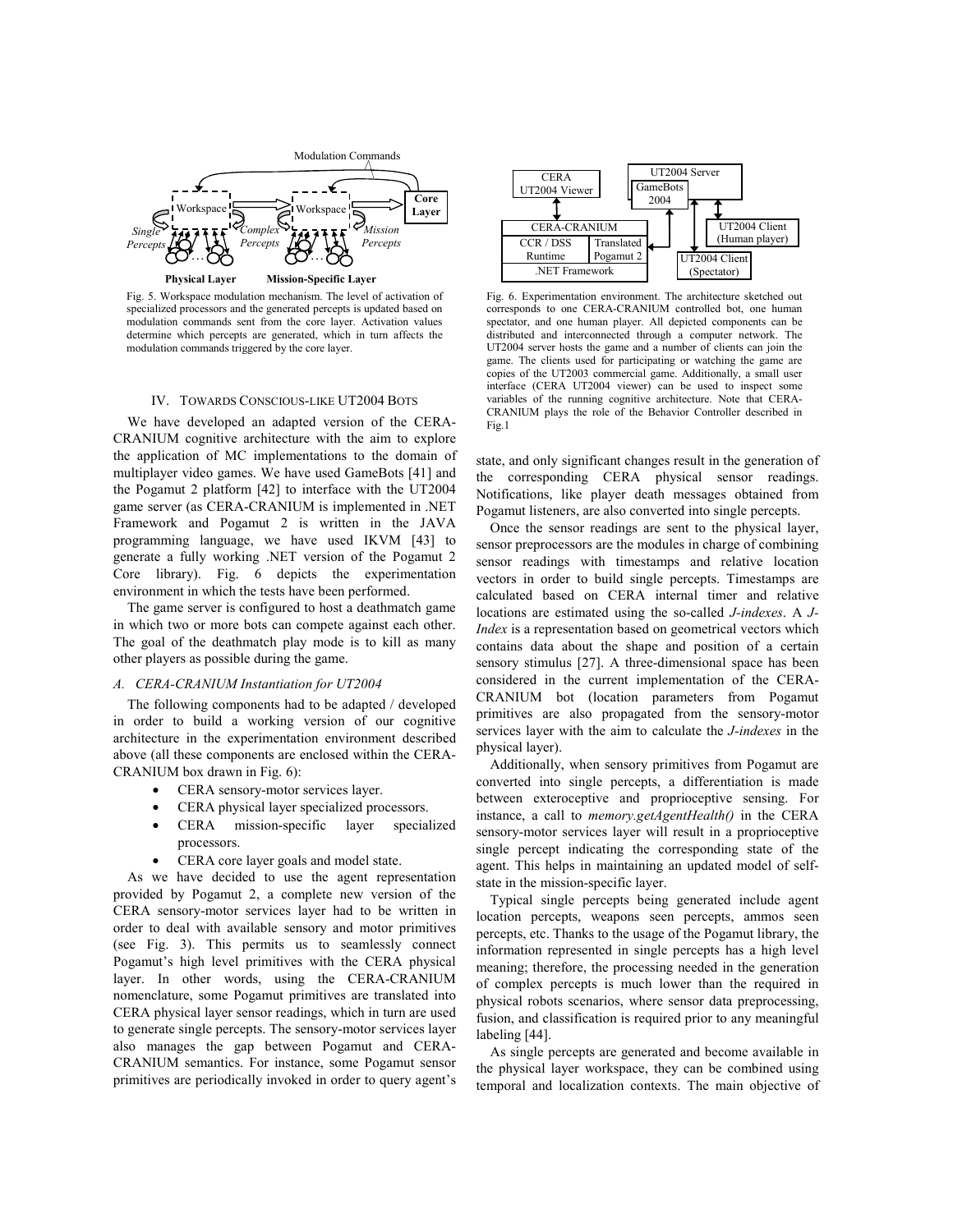this process is to generate meaningful complex percepts that will be sent to the mission-specific layer. The state maintained in the mission-specific workspace is the representation used for the implementation of cognitive functions. In this sense, the mission-specific layer workspace could be considered as the explicit working memory of the cognitive bot. Is in this scenario where the different versions of the world perceived by the agent will compete for activation, and winning mission percepts will make their way up to the CERA core layer in order to participate in 'conscious' volition, i.e. be taken into account in the rulebased systems.

In the current implementation of the CERA-CRANIUM bot the following type of mission percepts are considered (other types of mission percepts and their associated generation process are under development): *Enemy Approaching*, *Enemy Running Away*, *Enemy Attacking*, *Myself in Trouble*, *Enemy Destroyed*, etc. These partial percepts of the world can be seen as possible options of what is really happening out there. The described contextualization mechanism (using percept positions and time as main criteria), is applied to the workspace, thus providing the required conditions to periodically build and select these percepts.

Like specialized areas of the human brain that are able to combine several afferent signals to determine the presence of certain conditions, CERA mission-specific specialized processors combine the single and complex percepts obtained from the game virtual world. For instance, the presence in the mission-specific workspace of the following single and complex percepts: *Being Damaged*, *See Enemy*, and *Enemy Approaching*, might trigger the activation of the *Enemy Attacking Detector* specialized processor. This will likely cause the generation of an *Enemy Attacking* complex percept.

The generation of a responsive and adaptive behavior is managed by the application of contexts and an emotionsinspired rule-based system [26]. The CERA core layer will issue context commands directed towards the regions (*Jindexes*) where the winning complex percepts are relatively located. Most basic responsive behaviors include turning to center the action in front of the agent when the associated emotion is neutral, coming close to events (mission percepts) evaluated as positive, and increasing distance to events evaluated as negative.

The 'emotional' evaluation of mission percepts is based on the set of goals established in the CERA core layer. In general, any percept indicating that progress is made to achieve a goal is considered positive. If a percept is considered as a drawback (like being attacked), it is assigned a negative 'emotional' value.

## *B. Evaluation*

In order to assess the believability of the bot controlled by the CERA-CRANIUM architecture we have confronted it with a number of different UT2004 bots (see Table I).

Tests include deathmatch games against human players,

TABLE I BOTS AVERAGE SCORE

| PLAYER                                        | <b>AVERAGE</b><br><b>SCORE</b> |
|-----------------------------------------------|--------------------------------|
| Rule-Based System Bot [45]                    | 19.2                           |
| O-Learning Bot[45]                            | 5.2                            |
| O-Learning and Expert Systems Hybrid Bot [45] |                                |
| <b>CERA-CRANIUM Bot</b>                       | 18.3                           |

The Average score column refers to the average number of kills during a sequence of ten deathmatch games in which all bots play against each other. Two preliminary deathmach games are used as learning session.

rule-based bots without learning capabilities, bots implementing Q-learning variants [45], and other bots like Amis, the bot that won the 2K BotPrize 2008 competition [46]. Nevertheless, assessing believability is a complex and fairly subjective matter. Testing learning capabilities or other performance indicators would be much easier. In that case, objective measures, like number of frags or deathmatch score, could be used (see Table I). In general, estimating to what extent human-like behavior is being achieved by an artificial agent is a challenge. Some interesting approaches have been proposed, but they are not of practical application in this domain [25, 47].

In order to estimate the presence of conscious-like behavior, we believe the best approach is to use adapted Turing tests. Along this line, the most suitable testing environment will be the forthcoming 2K BotPrize 2009 competition [3] in which the CERA-CRANIUM bot is expected to participate. The evaluation method we are following in preparation for the competition includes the usage of the mentioned objective measures with the aim to shape an average performing bot. Bots behaving too efficiently or too bad would unlikely be considered humanlike (they are also less engaging). Tests being performed with the current implementation show that our bot makes poor decisions in many situations, most of the time due to the lack of complex learning abilities.

#### V. CONCLUSIONS AND FUTURE WORK

This research work illustrates the application of a consciousness-inspired cognitive architecture to the domain of video game bots. Although the presented CERA-CRANIUM bot is still under development and lacks some important cognitive features, like advanced learning algorithms and long term memory, we argue that current implementation fulfills the basics for producing consciouslike behavior. The proposed mechanism is able to generate a number of 'unconscious' versions (or *drafts* in the sense of MDM) of the perceived world and to select a winning 'conscious' version, which is adapted over time. The application of continuously updated context criteria helps stabilizing the bot's current view of 'what is happening' around him, thus producing a coherent stream of A-Consciousness sensory content. The result of the described perception system in combination with the rule-based system of the core layer is a coherent behavior that also helps to create an appearance of agency and unity.